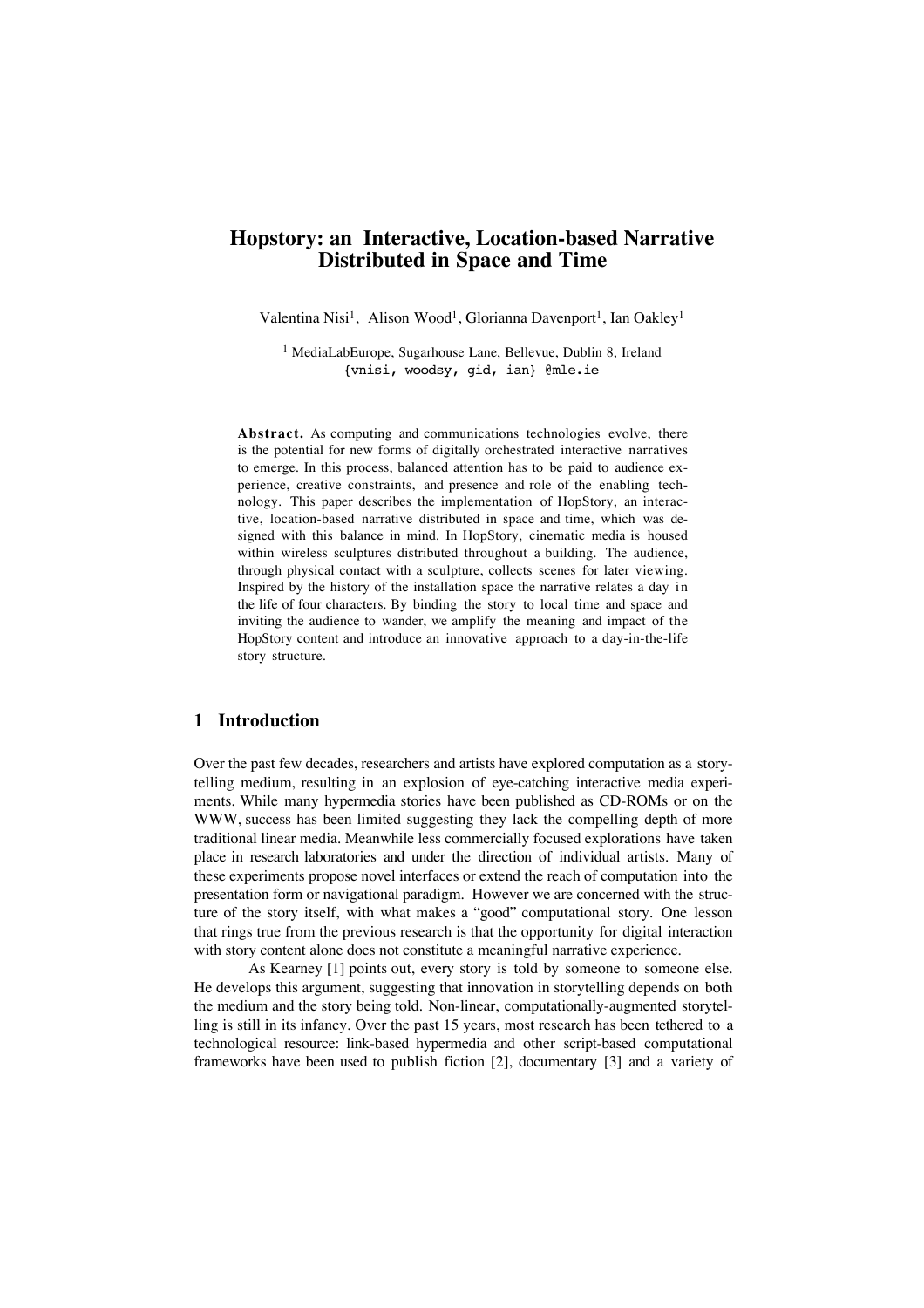histories. While many interactive fictions have been published on CD-ROM, few continue to be referenced. With a few notable exceptions (such as Myst), those works that lock viewers into a single user, screen-based interaction seem to be limited in their ability to deeply engage and touch.

Many factors may account for this unsatisfactory experience: choice of story, style of telling, conflict between the physical act of interaction and the mental processing of story, the promise of non-linear infinitude and the expectation of catharsis. Despite these difficulties, more thoughtful structures for computational stories are slowly emerging. Over the past few years, wearable computers and PDA's with GPS or other location sensors have made it possible to construct location-based cinematic narratives. In this form, the audience members receive narrative elements as they physically navigate through a geographical story space [4],[5].

Extending this work, the installation discussed in this paper, HopStory, describes the implementation of a novel location based narrative. This approach takes a digitallyenhanced story beyond the computational desktop and distributes it in a physical space that humans navigate in day to day life [6]. HopStory explores the opportunity provided by such forms to link content to the setting in which the story is being experienced, allowing the space to express history and personality. In the following sections, we describe the implementation, technology and content that comprise the HopStory installation.

#### **2 Hopstory**

With HopStory we intended to create a historically inspired distributed story for a specific location such that physical navigation of the space by the audience becomes an editing process through which audience members realise their own version of the cinematic narrative. With this as our creative goal, we began our research into the history of the area and of the building that would host the installation. This research informed the development of the character-based story, which focused on four character's different points of view on the same events, taking place during a single day of work in the installation building, originally a brewery. This was then further analyzed to obtain a plot that maximized the continuity between the character viewpoints so that it could be filmed as forty-eight separate segments.

In the installation, the audience can collect story parts according to story time and character as they walk through the building. They then view their own edited version of the story, featuring the clips in the order that they collected them, at a designated playback station. Only in this moment of playback the viewers fully experience, their personally assembled story.

HopStory is novel in the way in which it marries physical navigation through the installation with character point of view. As Rokeby [7], points out, the story space can be conceived as a navigable structure or world: "The navigable structure can be thought of as an articulation of a space, real, virtual or conceptual. The author structures the space with a sort of architecture, and provides a method of navigation. Each position within the conceptual space provides a point-of view, defined and limited by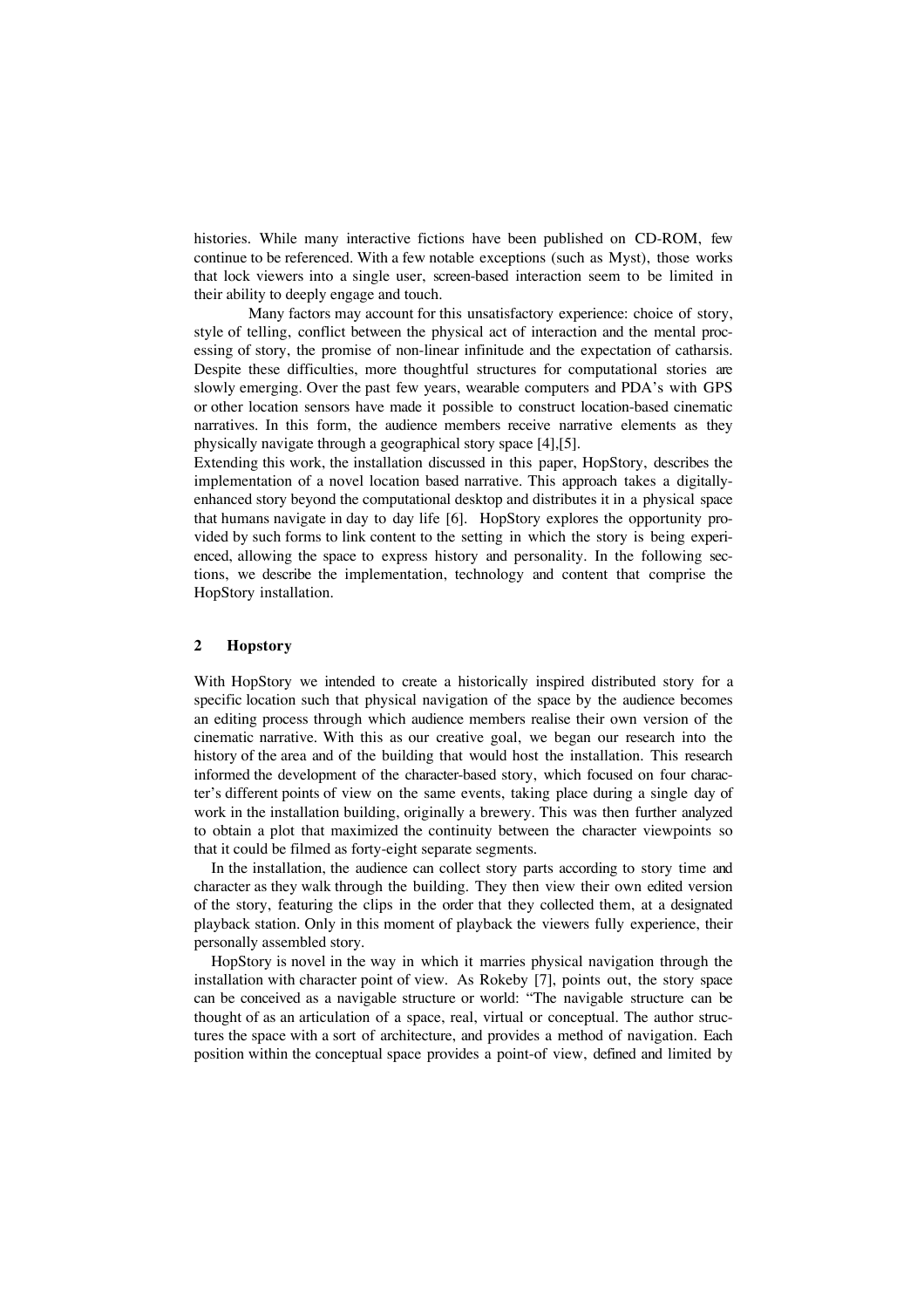the surrounding architectural structure. Exploring this structure presents the spectator with a series of views of the space and its contents. The sequence in which the spectator experiences these vistas forms a unique reading of that space". In the case of the HopStory the architectural metaphor can be taken literally.

Furthermore, the story connects to the audience's sense of time. As the story progresses, the characters move through the building, living out their day in the early 1900s. Similarly, as the audience wanders through the same building, experiencing the installation, they encounter the four characters at different locations and times. The audience encounters sculptures modeled after a brewery cat, a special character in the story. The sculptures indicate the locations where the story content is available.



#### **Fig. 1.** Cat sculpture in location

Using a simple physical object (described in section 2.2) for interacting with the sculptures the audience is able to collect scenes. When a scene is collected, an audio segment from that scene is played. Essentially, through contact with a cat, a participant receives a new scene and uncovers a character, who responds by revealing a part of his or her story. The instantaneous audio response may encourage audience members to seek out more scenes to add to their collection.

The audience controls the number of clips they collect but do not know what events they will witness before they make contact with a sculpture. Much like wandering through an actual building and choosing to eavesdrop on chance conversations, audience members edit their own movies by navigating the building space. However, rather than viewing each scene at the moment it is encountered, the audience saves up their collections for later viewing, allowing interaction with the system while carrying out other tasks, and experiencing the movie when it is convenient.

We found that the location-focused nature of the story provided a creative playing field for developing content. In the case of our installation, designed to be housed within a culturally significant brewery building, the historical inspiration was natural. Access to the physical setting of the characters' lives provided a concrete starting point for research, visualization of scene description, and conception of plot events. An additional character with a different role to play, a cynical brewery cat, wanders around the story providing historical anecdotes in what we called ambient scenes where no human character appears.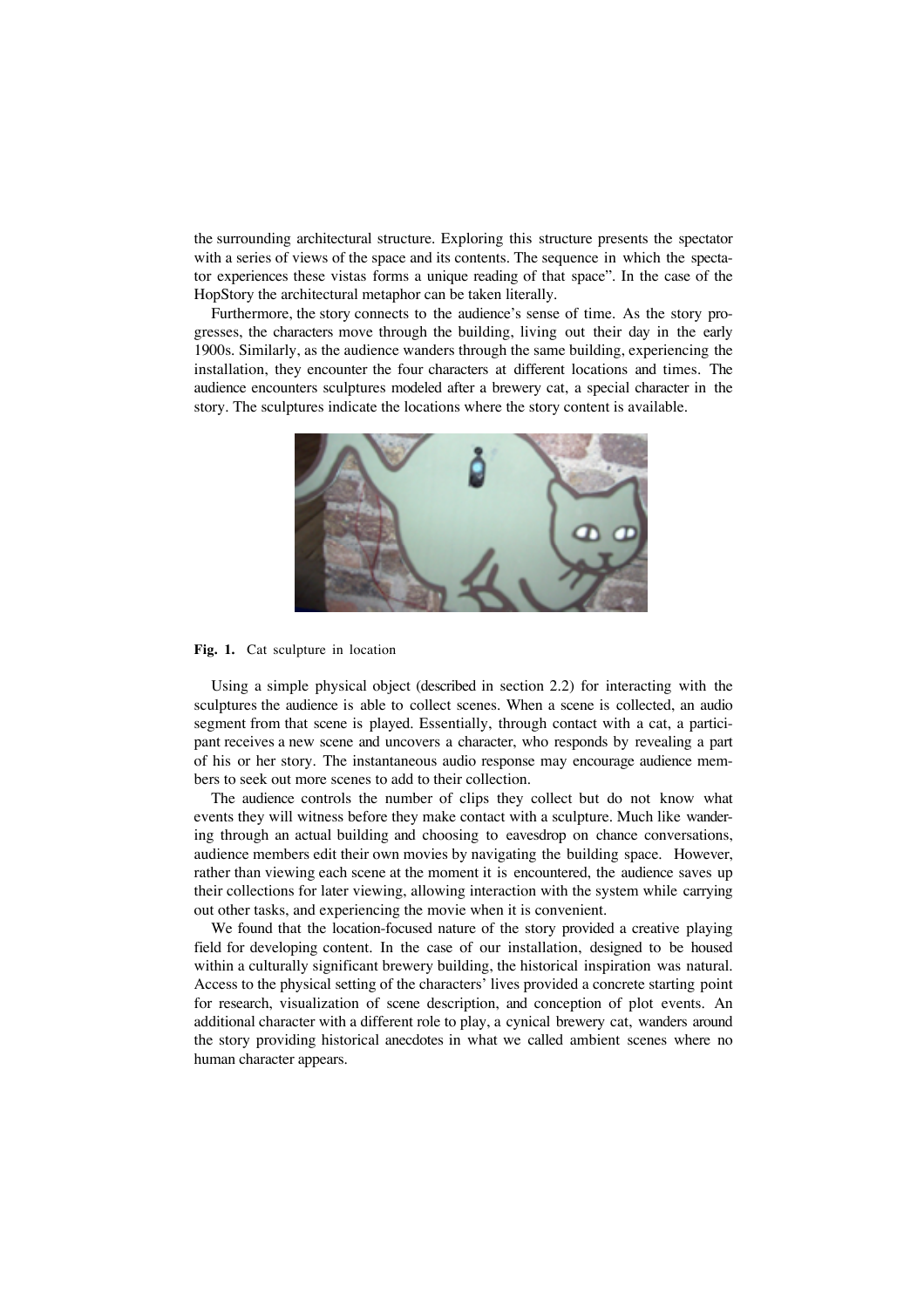## **2.2 Installation**

The installation was expressed by seven cat sculptures, which were embedded with small metal iButton receptors [8]. Six of the cats were spread through one floor of the building, and the seventh was seated on an armchair in a lounge area. The cats were designed to be eye-catching, and were around 1 meter in length.

The movie scenes collected by the participants were carried to the lounge area and projected onto the wall, for anyone nearby to view.

Participants were given a key ring, which contained a metal iButton for storing clips, and a card with brief instructions for navigating HopStory. When a cat was located, a participant was to connect his or her iButton to the metal receptor embedded within each cat, in order to 'store a scene' onto the iButton. When participants were satisfied with the collection they had stored, they could touch the iButton to the cat at the projection area and watch the movie they had collected. The instructions noted that a given cat could be consulted multiple times during the day, since the characters moved back and forth between different sculptures. During the demonstration, the story ran for the duration of one hour, with the scene advancing every seven or so minutes within each cat.

### **2.3 The Content**

The story has been created with the purpose of providing the audience with a flavor of a day in the hop store when it was an industrial building. Four fictional characters bring the audience in four different journeys through the hop store during normal a day of work. The characters are informed by personal accounts of social conditions of the Liberties, the area surrounding the brewery, and the lifestyles of workers at the brewery in 1920 [9,10]. Plot events center around an accident caused by a combination of arbitrary actions from each character, providing many causal threads from which the audience build connections.

Each character can enter the building, and the story, at a different point in the day. Ambient scenes supplement the narrative, providing background historical information during the story times in which no character is present. Like traditional story forms such as the novel, play, or film, the form of HopStory imparts new constraints onto the creation of the content. The narrative was broken down into forty-eight fragments that illustrate the lives of the four characters as they progress through their day.

The HopStory narrative is ultimately portrayed in the style of traditional cinema, through a linear movie. The received movie is pieced together differently by each participant who interacts with the system, and each movie will posses a different number and combination of scenes, characters, or plot events. The constraints of such narrative assembly creates interesting challenges regarding the composition of story fragments. Each scene is somewhat anecdotal, so very short assembled movies will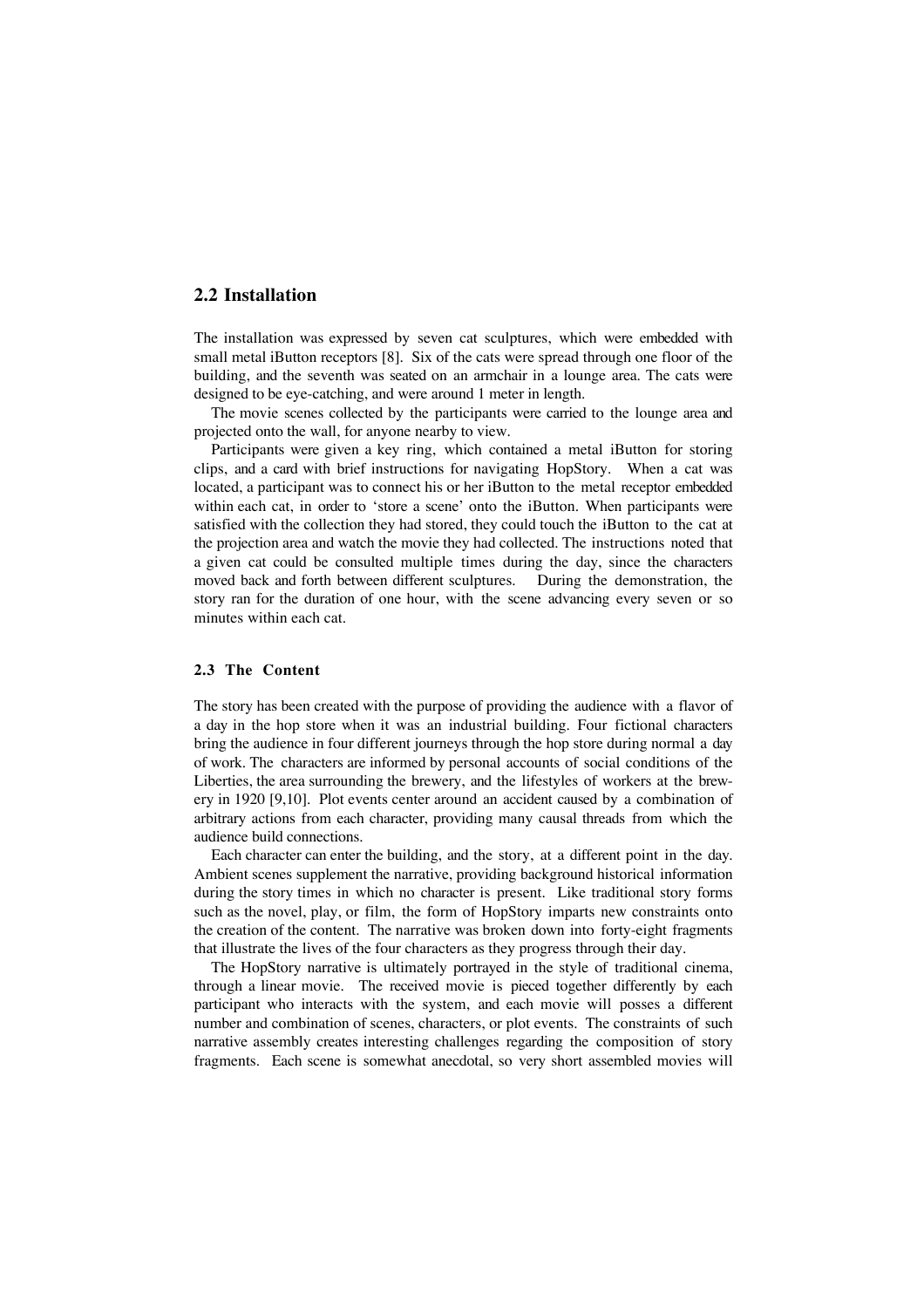be meaningful. The story progresses in parallel with real time, insuring that the story will never go "back in time".

Simple themes are referenced in multiple scenes to unify the character's stories. For example, one recurring theme is that the character of the buildings foreman is very hungry, because he missed dinner the previous evening and then forgot his lunchbox. This is mentioned multiple times during his narration of the story, influencing his actions during the day of work. To connect to this theme, the other characters often refer to food and meals during the day, linking the story fragments narrated by the different protagonists. For example, the foreman's daughter starts her day by bringing a lunchbox to her father as shown in figure 2.

The characters do different things during the day, the foreman attends to the machinery, the foreman's daughter wanders through the building and sometimes they can be seen at the same time in the same location or dealing with the same event from a different perspective, giving the impression of a connected overall narrative. An example is the accident that happens in the hop store in the late afternoon. Each character experiences it in some form, even if just auditory. This technique is used to emphasize the differences in point of views of all the characters regarding the same incidents. The accident involves one of the characters, a boy falling on the ground and it can be experienced by the audience from each character's perspective: the boy falling from the stack; the foreman witnessing the accident and feeling guilty about having assigned the task to the boy; the girl scared by the noise but curious about what is happening; and the surprised planner, who hears the noise and wonders what's happening on the other floors of the building.



**Fig. 2.** Frame from the video showing the foreman's daughter delivering the lunchbox

The perception of the different story fragments as a whole is further facilitated by the presence of some characters in other character's scenes. For example the boy's character arrives late into the hop store building. As he sneaks inside, he sees the foreman character drinking a glass of beer with his men near a window. The viewer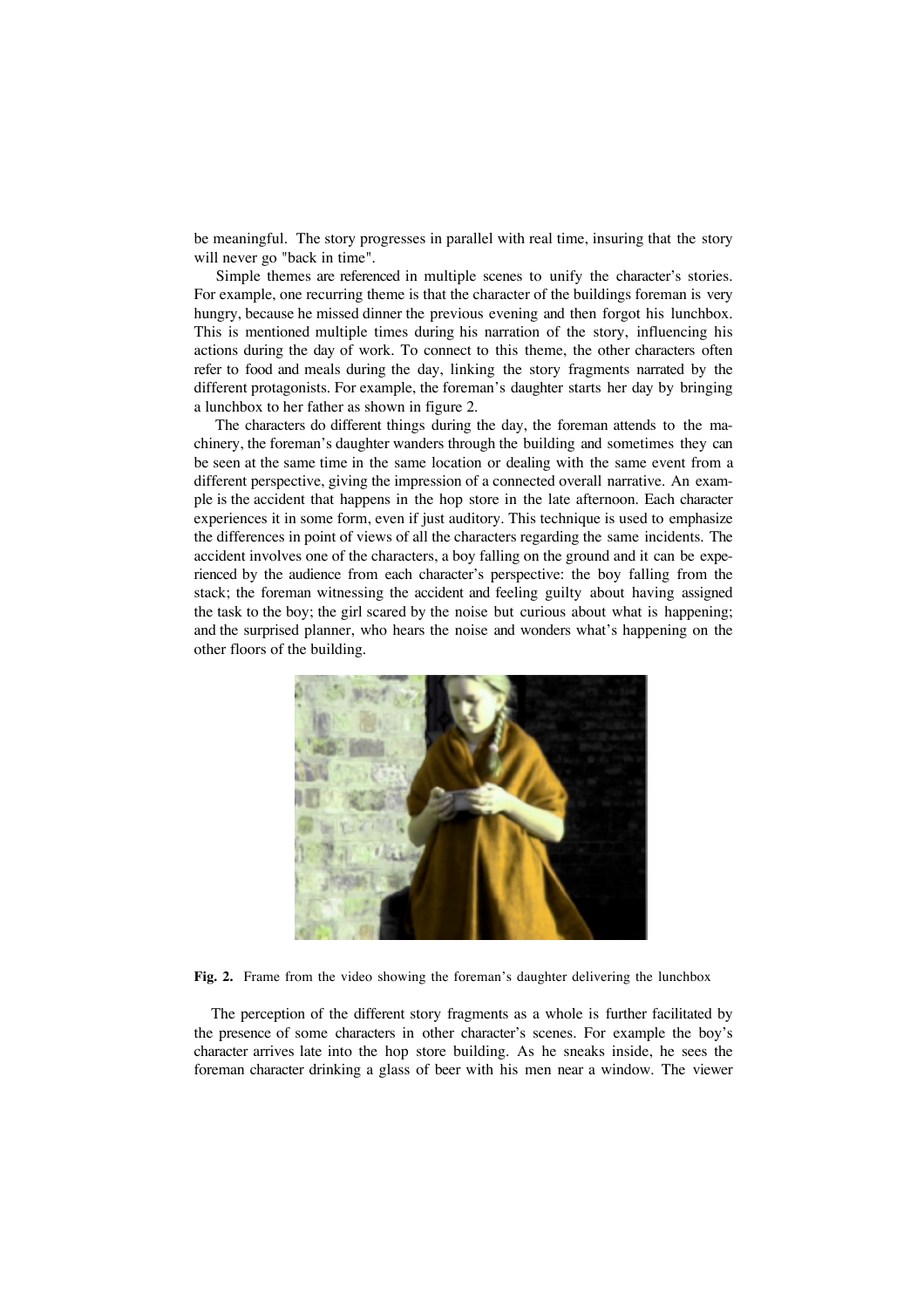can see the men laughing at the window from the boy's point of view. At the same time, the story experienced from the foreman's side won't mention the boy, because they can't see him. While hiding from the foreman behind a wall, the boy is spotted by the planner. From the planner's point of view the fact is of minimal importance as he is completely absorbed in his work and barely notices the child. The boy would be just a shadow in the background for the planner, but from the boy's point of view, the incident is quite important. In the boy's scene, the planner walks by in front of him and stares at him for a second. The boy then puts a finger in front of his own mouth asking the planner not to tell the other workers about him hiding behind the wall. We believe that this way of recalling characters from other peoples perspective is quite effective in bringing unity to the whole story and suggesting continuity of place and time.

With these techniques, we attempt to ensure that an audience member receives a coherent and meaningful narrative regardless of the number of scenes collected and the order that they gathered them in, independently of the presence or absence of any specific scene.

#### **2.4 The Technology**

The technology used in HopStory enables audiences to collect and play back their story scenes through physical contact with the cat sculptures. The physical contact occurs with the use of iButtons, metal canisters the size of a coin made by Dallas Semiconductor which store small amounts of digital information. These were handed out to the audience on key rings before the demonstration. Figure 3 shows an iButton key ring and a cat sculpture.



**Fig. 3.** iButton and iButton interaction with the receptor on the cat sculpture

The iButton receptors are small metal contact points, which were embedded in the cats. The receptors were plugged into the serial ports of six laptop computers attached to the cats. The audience roamed the space with their iButtons and then, as conven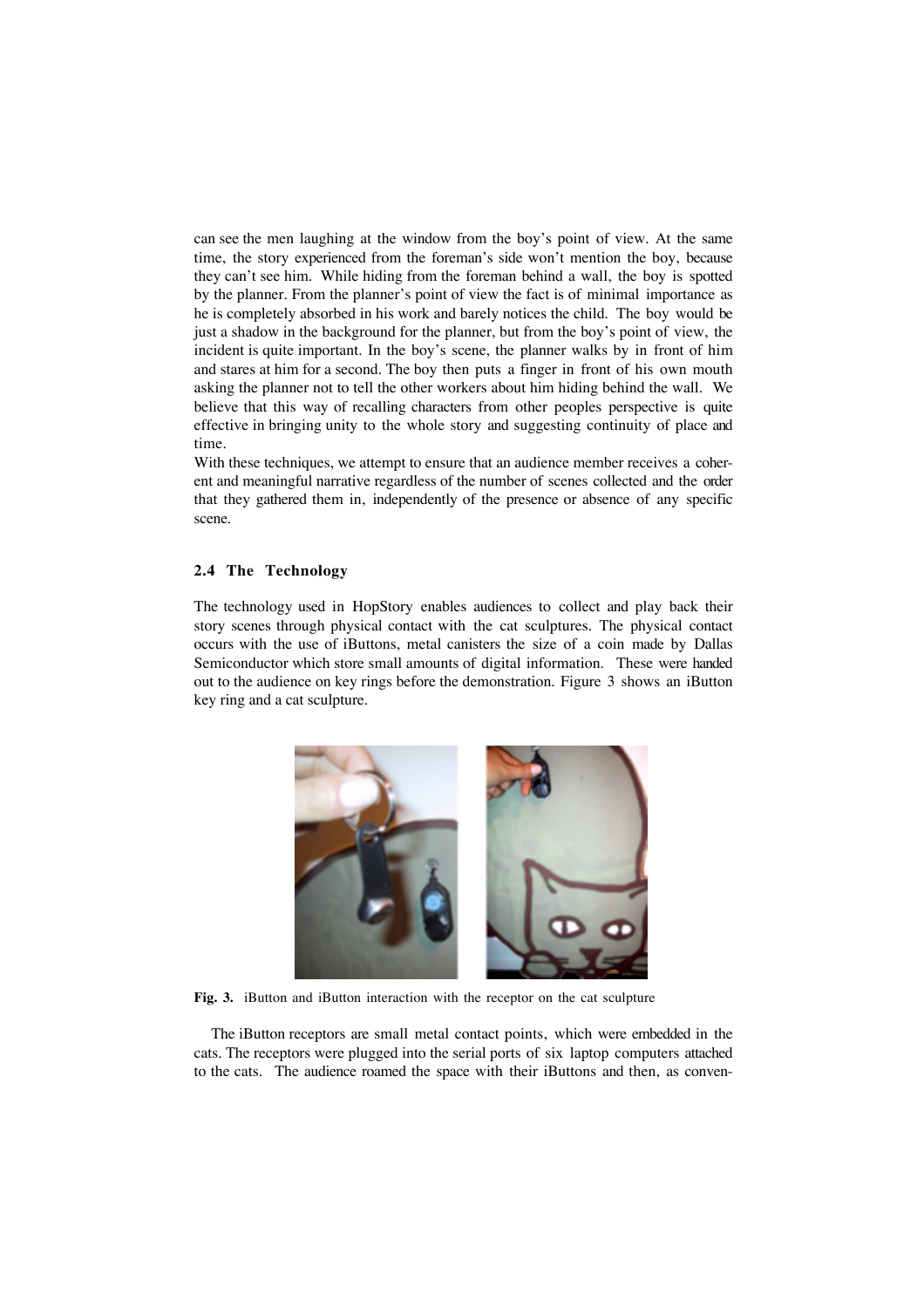ient, engaged with the sculptures to collect data. When the scene was acquired a short audio segment from the scene was played. At the same time data was uploaded to their iButton. Video clips associated with this data could then be retrieved and viewed at the playback station.

For each of the six locations, eight scenes were written, progressing through eight time slots in the story day. Each was tagged with a two-digit ID number indicating the time slot and location. This was the information stored on the iButton and used to reference the video clips at the playback station using custom software written in Isis  $[12]$ .

## **3 Related Work**

Research and installations relating to multi-viewpoint stories, place mediated historical recollections, and tangible interaction provide the background to the HopStory system. For some time storytellers in a variety of formats have been exploring the use of multiple points of view as a way to structure narrative. In this context, authors have chosen to build characters who drive the narrative, to stimulate the audience to choose among different prospective on the same events. As Mazalek observes "One of the advantages of multiple viewpoint approach is that it leaves greater possibility for different viewers/readers to relate to different characters depending on their own personalities and preferences. Further more, events can take on a variety of meanings depending on whose perspective they are viewed from" [14].

The idea of buildings as containers for stories and place-related narratives was explored in the Weirdview hypermedia project [15]. The audience is provided with a graphical interface portraying a row of houses in a street in Lucan Village in county Dublin. Real stories of people living on the street were collected and arranged using the houses as metaphoric containers of the stories.

Exploration of the physical navigation of story space is evident in Tamara, an interactive dinner play by Krizanc [16]. The story frames an upstairs/downstairs drama, taking place in the rooms of a large mansion house. Audience members start out in one room and are free to follow the actors when they move around the house as the story progresses. If there are two actors playing a scene in a room and one storms out, audience members must choose which actor the will continue to follow. The audience sees only a portion of the story relating to the characters they find most interesting.

Strohecker et al. describe [17] Tired of Giving, an interactive screen based story relating to the statement against racial segregation made by Rosa Parks in the United States. Viewers explore the story through the multiple perspectives of the different characters and a three-part chorus inspired from the ancient Greek theater.

HopStory was also influenced by previous work on tangible interfaces. In Genie Bottles, the audience explores a multi point-of-view narrative by lifting the corks of three glass bottles associated with three genie characters [18]. Each genie has a distinct personality and background that affects how he or she talks about the events in the story. Each time the audience interacts with the bottles, they release slightly different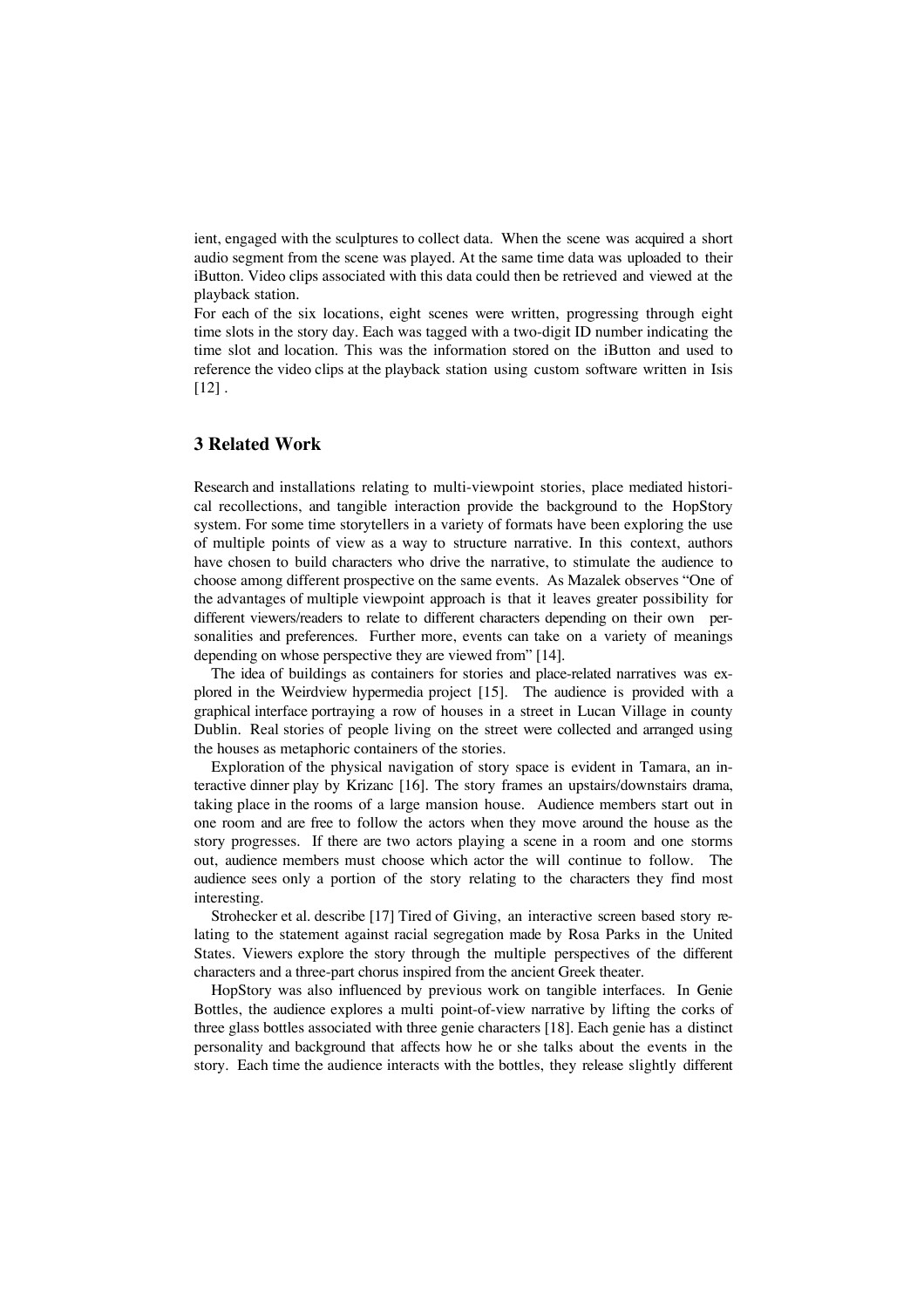perspectives based on which genie(s) they listen to, in what order, or for how long [14].

Spatial cinema has been the focus of several projects of the Interactive Cinema group at the MIT Media Lab including Elastic Charles (1987), Elastic Boston (1990), and Boston: Renewed Vistas. Most recently, Pan's describes M-Views which focuses on developing hardware and software to support the creation of location-aware mobile cinema [5]. In the current implementation, audience members carry iPAQs, equipped with a GPS or infrared sensors, and an 802.11 network card. "Another Alice", was the first cinematic experience developed for the M-Views system and was set within the MIT campus [6].

## **3 Evaluation and Future**

We created the Hopstory as an exercise in designing a distributed story incorporating portable technology in the narrative process. The story develops in time, with a linear progression of the plot mapped to real time and unfolds in space using the architectural layout of the building as a navigation tool. Depending on the time and the space the audience is situated in when interacting with the Hopstory, they retrieve parts of the story from different characters points of view.

Hopstory was demonstrated at an exhibition held within our lab in January 2002. This event attracted a large and diverse group of academics and corporate representatives to our facility. Throughout the day of the event visitors entered, we handed them an instruction card and an iButton. Visitors could freely roam the floor, using this equipment with the cats of the Hopstory.

We made a number of observations of audience behavior throughout the day and received a large amount of spontaneous commentary on various aspects of the Hopstory. These insights are briefly described below. The audience was interested and curious about the distributed structure of the narrative; they appeared to find the concept of a location based narrative fascinating. A variety of visual aids were used to explain how the story was distributed in space and time as shown in figure 4.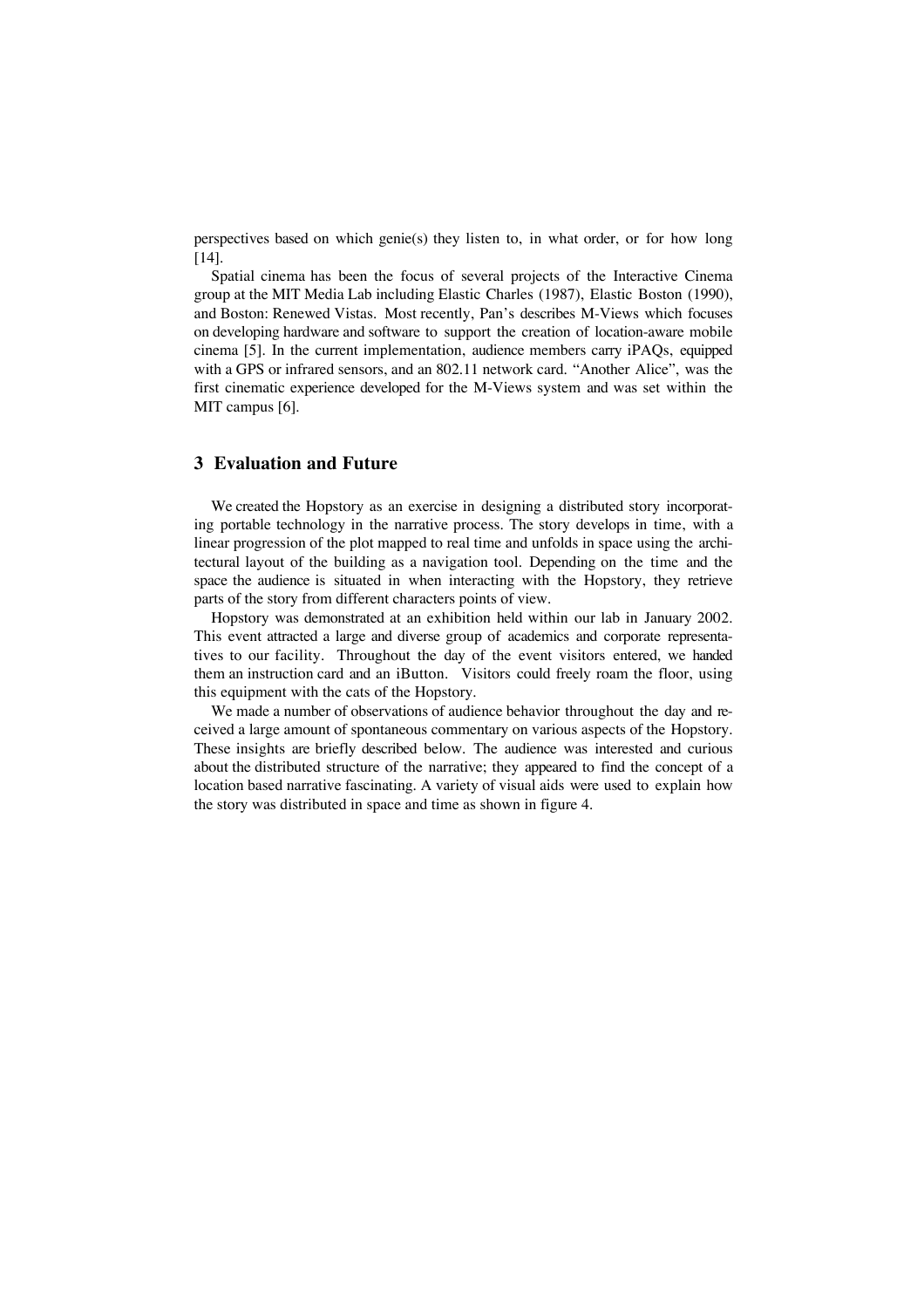

**Fig. 4.** Story and installation maps

Very few audience members had problems with the technology. The interaction was simple enough that most users were able to interact with the system with no difficulties. The audience also responded well to the physical form of the sculptures, finding them appealing. The separation of story navigation and story viewing provoked mixed response among the users. While some had difficulty relating the collected fragments to the experience, others reported a relaxed experience. They pointed out that not having to stop and view the story at every node created a less disruptive experience that contributed to a more coherent plot.

Many visitors who kept the iButton with them collected story fragments in different ways, when they happened upon a cat sculpture. When these visitors came to the playback area to cash in on their story, we usually had to refresh their understanding of how the experience worked. Other visitors focused fully on the HopStory installation, actively searching for all the cats; these visitors collected story segments rapidly and then came to the playback area to review the story they had collected while navigating the floor. Few wanted to go back and experience more stories because they were aware the story was occurring in their time. Finally, the visitors passing by the playback area usually stopped and watched movies that others had collected and wanted to talk about the demo.

An advantage of using iButtons for interaction with HopStory was the nonintrusive quality of this technology. IButtons are portable and undemanding, leaving the user free to make choices about their level of engagement with the story at any given time. They could remain in a bag or pocket, easily accessed if a participant chose to engage with Hopstory. They stored story bits so that a conversation could be held during collection, and viewing could occur later when convenient.

The Hopstory experience has opened new research directions within the form of physically distributed interactive storytelling. The idea of linking a story to place can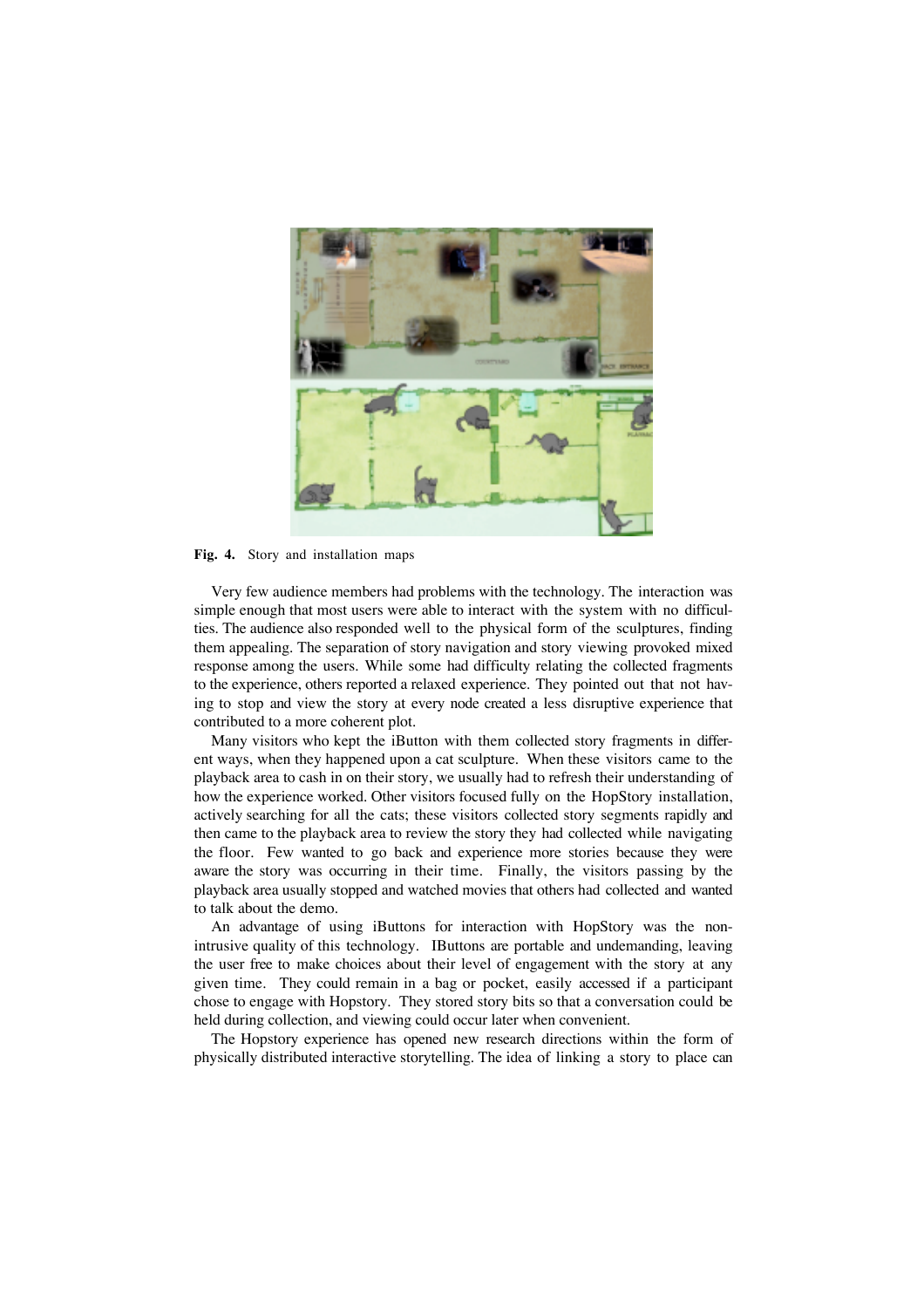be taken further under the HopStory framework. The story content could be rigorously mapped to specific location- the scenes in the movie could depict the exact spots where the story fragments are available. The sculptural objects could also be enhanced to reflect story content, taking the physical form of objects or events in the narrative. We envisage our Hopstory installation as an exciting step forward in developing new forms of computational interactive narrative, which weds story content organically with enabling technology.

After testing the Hopstory, the evaluation pointed out the direction for future work. A seamless interaction between the story and the audience is being redesigned using Bluetooth technology instead of the iButtons. The content need to fit a broader space, the plot tightened and the characters personality deepened to foster engagement and curiosity about the story. From these findings a second iteration of the Hopstory sytem and installation is now under development.

#### **Acknowledgments**

We'd like to thank our actors, actresses, and voices: Giovanni Dini, Susi Harris, Steven Davy, Colin Harris, Mark Bent, Felix the cat, Eamonn Doyle, Ronan Swift, Jenny Langley, William Hederman. Also, for help with the audio production and postproduction: Eamon Doyle and Herve Gomez. For software counsel: Stefan Agamanolis, Cian Cullinan, Jamie Rasmussen, Matt Karau. For video advice and assistance: Michael Lew. Linda Doyle for being part of the initial brainstorming processes .

#### **References**

- 1. Kearney, R. On Stories. Routledge, London/NY, 2002, 156
- 2. Joyce, M. Afternoon. Electronic Hypertext. Riverrun, 1989.
- 3. Brondmo H.P. and Davenport G. Creating and Viewing the Elastic Charles A Hypermedia Journal. Hypertext II Conference Proceedings (July 1989), 43-51.
- 4. Sparacino, F. Sto(ry)chastics: a Bayesian network architecture for combined user modeling, sensor fusion, and computational storytelling for interactive spaces. PhD Thesis, MIT 2002.
- 5. Pan, P. http://web.media.mit.edu/~ppk/Research.htm
- 6. Pan, P., Christina C., and Davenport, G. The Birth of "Another Alice." Computers and Fun 4, University of York, UK (November 2001).
- 7. Rokeby, D. Transforming Mirrors: Navigable Structures. http://www.interlog.com/~drokeby/mirrorsnavig.html
- 8. iButton Overview. http://www.ibutton.com/ibuttons/index.html
- 9. Byrne, A. Guinness Times: My days in the world's most famous brewery. Town House and Country House, Ranelagh, Dublin 6, 1999.
- 10. Johnston, M. Around the Banks of Pimlico. The Attic Press, Dublin, 1985.
- 11. Agamanolis, S. Isis, Cabbage, and Viper: New tools and strategies for designing responsive media. PhD dissertation, MIT 2001, 81-93.